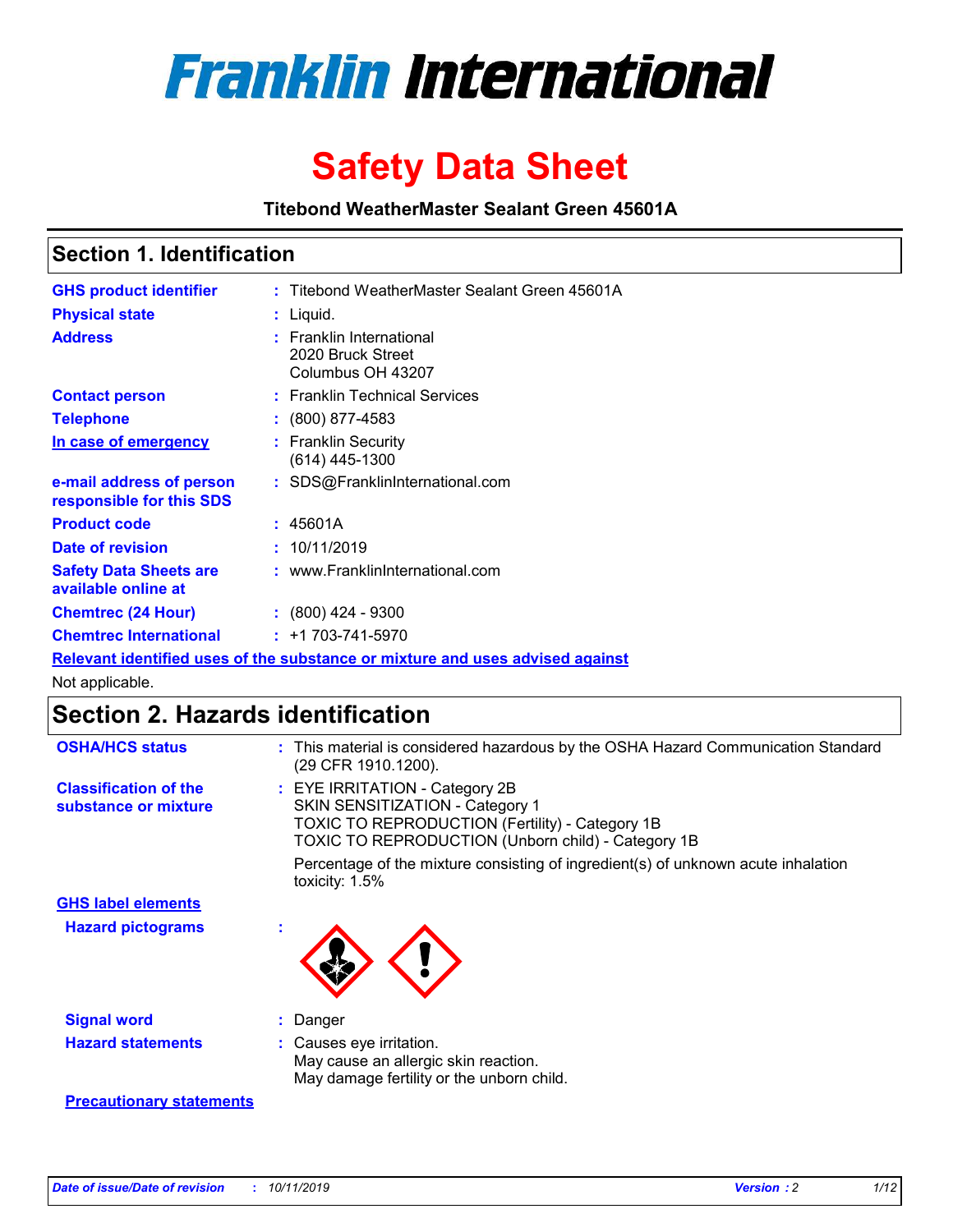# **Section 2. Hazards identification**

| <b>Prevention</b>                          | : Obtain special instructions before use. Do not handle until all safety precautions have<br>been read and understood. Wear protective gloves. Wear eye or face protection.<br>Wear protective clothing. Avoid breathing vapor. Wash hands thoroughly after handling.<br>Contaminated work clothing must not be allowed out of the workplace.                                                        |
|--------------------------------------------|------------------------------------------------------------------------------------------------------------------------------------------------------------------------------------------------------------------------------------------------------------------------------------------------------------------------------------------------------------------------------------------------------|
| <b>Response</b>                            | : IF exposed or concerned: Get medical attention. IF ON SKIN: Wash with plenty of<br>soap and water. Wash contaminated clothing before reuse. If skin irritation or rash<br>occurs: Get medical attention. IF IN EYES: Rinse cautiously with water for several<br>minutes. Remove contact lenses, if present and easy to do. Continue rinsing. If eye<br>irritation persists: Get medical attention. |
| <b>Storage</b>                             | : Store locked up.                                                                                                                                                                                                                                                                                                                                                                                   |
| <b>Disposal</b>                            | : Dispose of contents and container in accordance with all local, regional, national and<br>international regulations.                                                                                                                                                                                                                                                                               |
| <b>Hazards not otherwise</b><br>classified | : Product generates methanol during cure.                                                                                                                                                                                                                                                                                                                                                            |
|                                            |                                                                                                                                                                                                                                                                                                                                                                                                      |

# **Section 3. Composition/information on ingredients**

| <b>Substance/mixture</b><br>: Mixture                |               |                     |
|------------------------------------------------------|---------------|---------------------|
| Ingredient name                                      | $\frac{9}{6}$ | <b>CAS number</b>   |
| 3-aminopropyltriethoxysilane<br>Dibutyltin dilaurate | צ≥<br>≤0.3    | 919-30-2<br>77-58-7 |

Any concentration shown as a range is to protect confidentiality or is due to batch variation.

**There are no additional ingredients present which, within the current knowledge of the supplier and in the concentrations applicable, are classified as hazardous to health or the environment and hence require reporting in this section.**

**Occupational exposure limits, if available, are listed in Section 8.**

# **Section 4. First aid measures**

| <b>Description of necessary first aid measures</b> |                                                                                                                                                                                                                                                                                                                                                                                                                                                                                                                                                                                                                                                                                                                                                                           |  |  |  |
|----------------------------------------------------|---------------------------------------------------------------------------------------------------------------------------------------------------------------------------------------------------------------------------------------------------------------------------------------------------------------------------------------------------------------------------------------------------------------------------------------------------------------------------------------------------------------------------------------------------------------------------------------------------------------------------------------------------------------------------------------------------------------------------------------------------------------------------|--|--|--|
| <b>Eye contact</b>                                 | : Immediately flush eyes with plenty of water, occasionally lifting the upper and lower<br>eyelids. Check for and remove any contact lenses. Continue to rinse for at least 10<br>minutes. If irritation persists, get medical attention.                                                                                                                                                                                                                                                                                                                                                                                                                                                                                                                                 |  |  |  |
| <b>Inhalation</b>                                  | : Remove victim to fresh air and keep at rest in a position comfortable for breathing. If<br>not breathing, if breathing is irregular or if respiratory arrest occurs, provide artificial<br>respiration or oxygen by trained personnel. It may be dangerous to the person providing<br>aid to give mouth-to-mouth resuscitation. Get medical attention. If unconscious, place<br>in recovery position and get medical attention immediately. Maintain an open airway.<br>Loosen tight clothing such as a collar, tie, belt or waistband. In case of inhalation of<br>decomposition products in a fire, symptoms may be delayed. The exposed person may<br>need to be kept under medical surveillance for 48 hours.                                                       |  |  |  |
| <b>Skin contact</b>                                | : Wash with plenty of soap and water. Remove contaminated clothing and shoes. Wash<br>contaminated clothing thoroughly with water before removing it, or wear gloves.<br>Continue to rinse for at least 10 minutes. Get medical attention. In the event of any<br>complaints or symptoms, avoid further exposure. Wash clothing before reuse. Clean<br>shoes thoroughly before reuse.                                                                                                                                                                                                                                                                                                                                                                                     |  |  |  |
| <b>Ingestion</b>                                   | : Wash out mouth with water. Remove dentures if any. Remove victim to fresh air and<br>keep at rest in a position comfortable for breathing. If material has been swallowed and<br>the exposed person is conscious, give small quantities of water to drink. Stop if the<br>exposed person feels sick as vomiting may be dangerous. Do not induce vomiting<br>unless directed to do so by medical personnel. If vomiting occurs, the head should be<br>kept low so that vomit does not enter the lungs. Get medical attention. Never give<br>anything by mouth to an unconscious person. If unconscious, place in recovery position<br>and get medical attention immediately. Maintain an open airway. Loosen tight clothing<br>such as a collar, tie, belt or waistband. |  |  |  |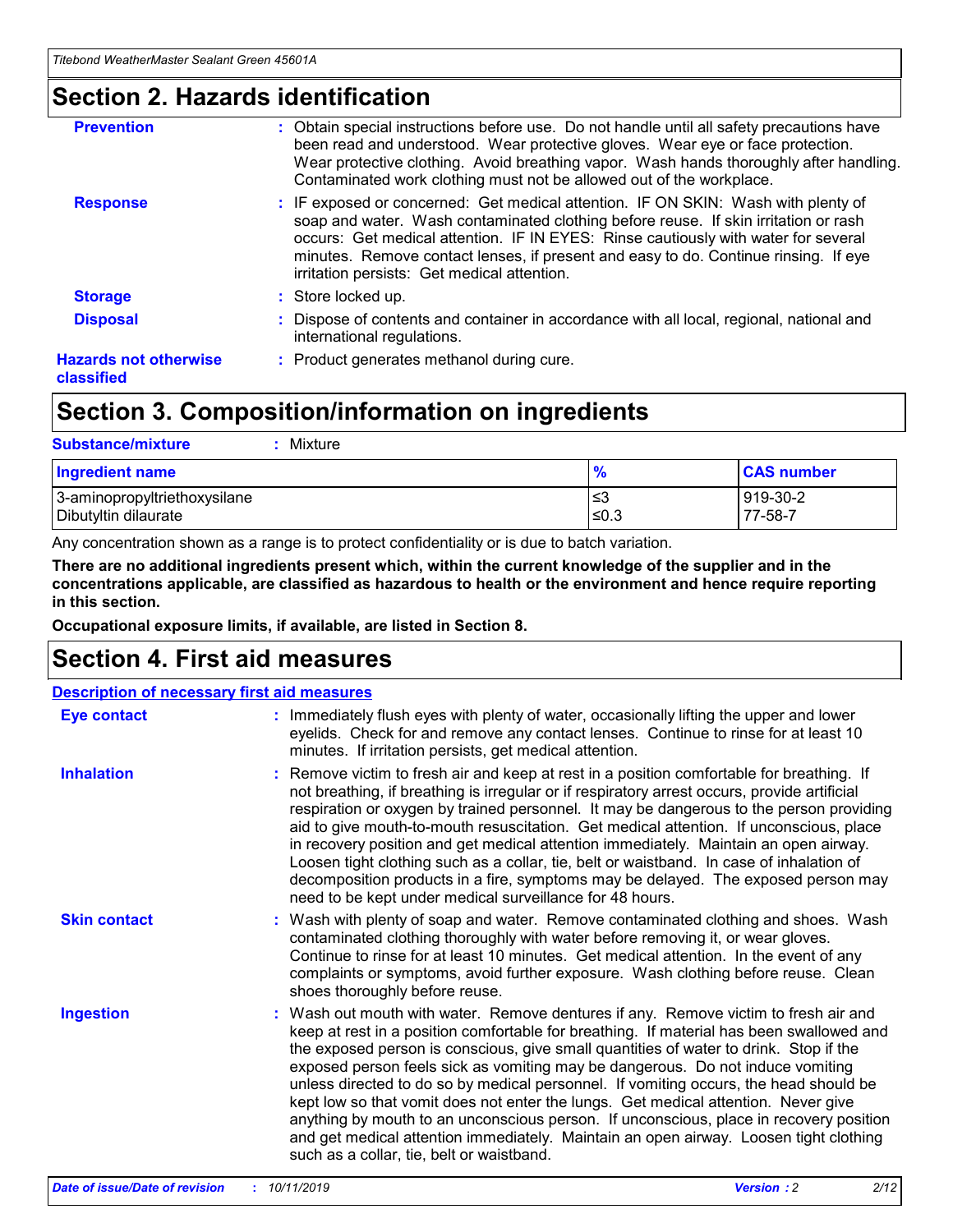# **Section 4. First aid measures**

| Most important symptoms/effects, acute and delayed |  |                                                                                                                                                                                                                                                                                                                                                                                                                 |  |
|----------------------------------------------------|--|-----------------------------------------------------------------------------------------------------------------------------------------------------------------------------------------------------------------------------------------------------------------------------------------------------------------------------------------------------------------------------------------------------------------|--|
| <b>Potential acute health effects</b>              |  |                                                                                                                                                                                                                                                                                                                                                                                                                 |  |
| <b>Eye contact</b>                                 |  | : May cause eye irritation.                                                                                                                                                                                                                                                                                                                                                                                     |  |
| <b>Inhalation</b>                                  |  | : No known significant effects or critical hazards.                                                                                                                                                                                                                                                                                                                                                             |  |
| <b>Skin contact</b>                                |  | : May cause skin irritation.                                                                                                                                                                                                                                                                                                                                                                                    |  |
| <b>Ingestion</b>                                   |  | : No known significant effects or critical hazards.                                                                                                                                                                                                                                                                                                                                                             |  |
| <b>Over-exposure signs/symptoms</b>                |  |                                                                                                                                                                                                                                                                                                                                                                                                                 |  |
| <b>Eye contact</b>                                 |  | : Adverse symptoms may include the following:<br>irritation<br>watering<br>redness                                                                                                                                                                                                                                                                                                                              |  |
| <b>Inhalation</b>                                  |  | : Adverse symptoms may include the following:<br>reduced fetal weight<br>increase in fetal deaths<br>skeletal malformations                                                                                                                                                                                                                                                                                     |  |
| <b>Skin contact</b>                                |  | : Adverse symptoms may include the following:<br>irritation<br>redness<br>reduced fetal weight<br>increase in fetal deaths<br>skeletal malformations                                                                                                                                                                                                                                                            |  |
| <b>Ingestion</b>                                   |  | : Adverse symptoms may include the following:<br>reduced fetal weight<br>increase in fetal deaths<br>skeletal malformations                                                                                                                                                                                                                                                                                     |  |
|                                                    |  | <b>Indication of immediate medical attention and special treatment needed, if necessary</b>                                                                                                                                                                                                                                                                                                                     |  |
| <b>Notes to physician</b>                          |  | : In case of inhalation of decomposition products in a fire, symptoms may be delayed.<br>The exposed person may need to be kept under medical surveillance for 48 hours.                                                                                                                                                                                                                                        |  |
| <b>Specific treatments</b>                         |  | : No specific treatment.                                                                                                                                                                                                                                                                                                                                                                                        |  |
| <b>Protection of first-aiders</b>                  |  | : No action shall be taken involving any personal risk or without suitable training. If it is<br>suspected that fumes are still present, the rescuer should wear an appropriate mask or<br>self-contained breathing apparatus. It may be dangerous to the person providing aid to<br>give mouth-to-mouth resuscitation. Wash contaminated clothing thoroughly with water<br>before removing it, or wear gloves. |  |

**See toxicological information (Section 11)**

# **Section 5. Fire-fighting measures**

| <b>Extinguishing media</b>                             |                                                                                                                                                                                                     |
|--------------------------------------------------------|-----------------------------------------------------------------------------------------------------------------------------------------------------------------------------------------------------|
| <b>Suitable extinguishing</b><br>media                 | : Use an extinguishing agent suitable for the surrounding fire.                                                                                                                                     |
| <b>Unsuitable extinguishing</b><br>media               | : None known.                                                                                                                                                                                       |
| <b>Specific hazards arising</b><br>from the chemical   | : In a fire or if heated, a pressure increase will occur and the container may burst.                                                                                                               |
| <b>Hazardous thermal</b><br>decomposition products     | : Decomposition products may include the following materials:<br>carbon dioxide<br>carbon monoxide<br>nitrogen oxides<br>metal oxide/oxides                                                         |
| <b>Special protective actions</b><br>for fire-fighters | : Promptly isolate the scene by removing all persons from the vicinity of the incident if<br>there is a fire. No action shall be taken involving any personal risk or without suitable<br>training. |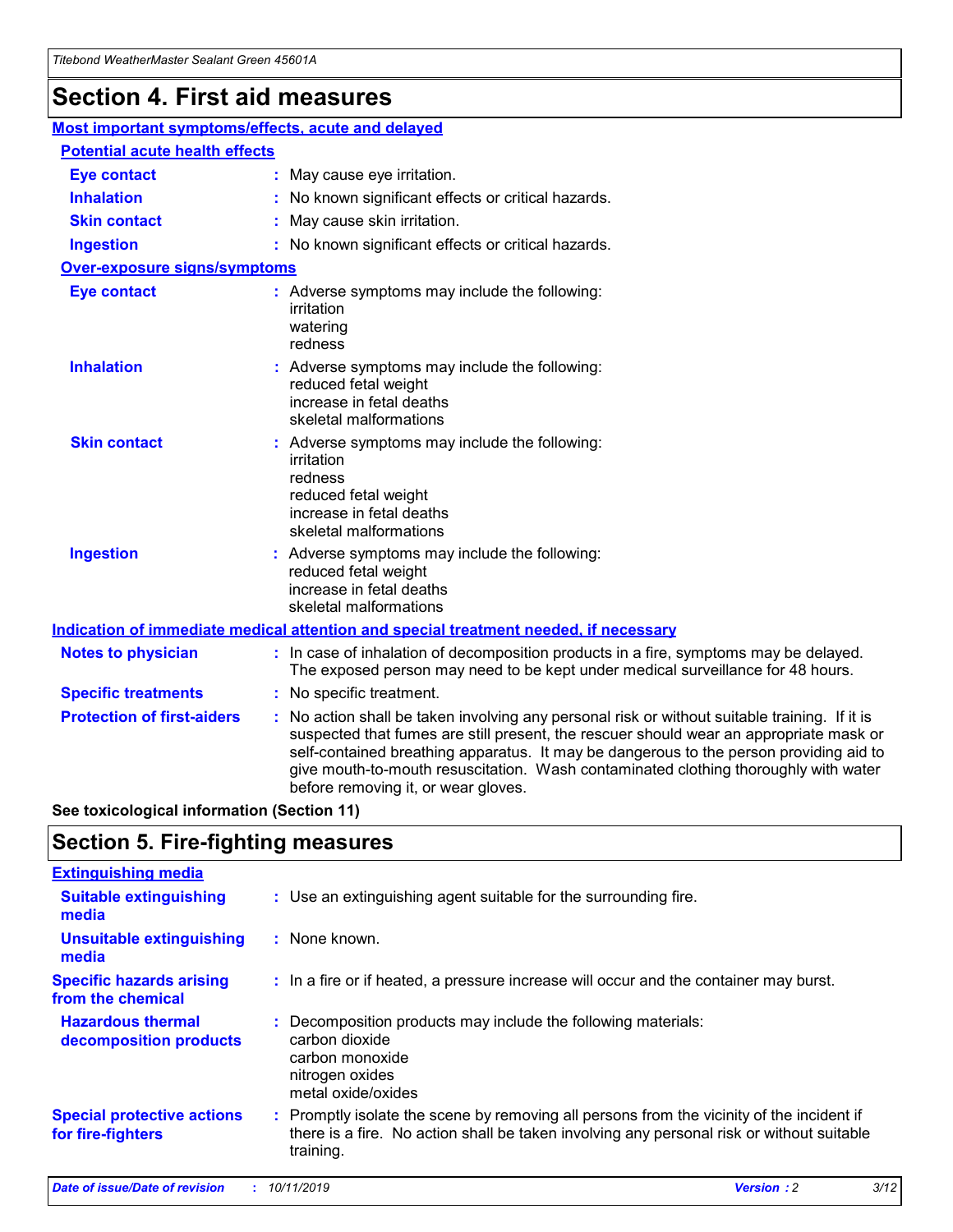# **Section 5. Fire-fighting measures**

**Special protective equipment for fire-fighters** Fire-fighters should wear appropriate protective equipment and self-contained breathing **:** apparatus (SCBA) with a full face-piece operated in positive pressure mode.

# **Section 6. Accidental release measures**

## **Personal precautions, protective equipment and emergency procedures**

| For non-emergency<br>personnel                               |  | : No action shall be taken involving any personal risk or without suitable training.<br>Evacuate surrounding areas. Keep unnecessary and unprotected personnel from<br>entering. Do not touch or walk through spilled material. Avoid breathing vapor or mist.<br>Provide adequate ventilation. Wear appropriate respirator when ventilation is<br>inadequate. Put on appropriate personal protective equipment.                                                                                                                                                                                                                                                                                             |  |  |
|--------------------------------------------------------------|--|--------------------------------------------------------------------------------------------------------------------------------------------------------------------------------------------------------------------------------------------------------------------------------------------------------------------------------------------------------------------------------------------------------------------------------------------------------------------------------------------------------------------------------------------------------------------------------------------------------------------------------------------------------------------------------------------------------------|--|--|
|                                                              |  | For emergency responders : If specialized clothing is required to deal with the spillage, take note of any information in<br>Section 8 on suitable and unsuitable materials. See also the information in "For non-<br>emergency personnel".                                                                                                                                                                                                                                                                                                                                                                                                                                                                  |  |  |
| <b>Environmental precautions</b>                             |  | : Avoid dispersal of spilled material and runoff and contact with soil, waterways, drains<br>and sewers. Inform the relevant authorities if the product has caused environmental<br>pollution (sewers, waterways, soil or air).                                                                                                                                                                                                                                                                                                                                                                                                                                                                              |  |  |
| <b>Methods and materials for containment and cleaning up</b> |  |                                                                                                                                                                                                                                                                                                                                                                                                                                                                                                                                                                                                                                                                                                              |  |  |
| <b>Small spill</b>                                           |  | : Stop leak if without risk. Move containers from spill area. Dilute with water and mop up<br>if water-soluble. Alternatively, or if water-insoluble, absorb with an inert dry material and<br>place in an appropriate waste disposal container. Dispose of via a licensed waste<br>disposal contractor.                                                                                                                                                                                                                                                                                                                                                                                                     |  |  |
| <b>Large spill</b>                                           |  | : Stop leak if without risk. Move containers from spill area. Approach release from<br>upwind. Prevent entry into sewers, water courses, basements or confined areas. Wash<br>spillages into an effluent treatment plant or proceed as follows. Contain and collect<br>spillage with non-combustible, absorbent material e.g. sand, earth, vermiculite or<br>diatomaceous earth and place in container for disposal according to local regulations<br>(see Section 13). Dispose of via a licensed waste disposal contractor. Contaminated<br>absorbent material may pose the same hazard as the spilled product. Note: see<br>Section 1 for emergency contact information and Section 13 for waste disposal. |  |  |

# **Section 7. Handling and storage**

| <b>Precautions for safe handling</b>                                             |                                                                                                                                                                                                                                                                                                                                                                                                                                                                                                                                                                                                                                                                                                                                                                                                                                                  |
|----------------------------------------------------------------------------------|--------------------------------------------------------------------------------------------------------------------------------------------------------------------------------------------------------------------------------------------------------------------------------------------------------------------------------------------------------------------------------------------------------------------------------------------------------------------------------------------------------------------------------------------------------------------------------------------------------------------------------------------------------------------------------------------------------------------------------------------------------------------------------------------------------------------------------------------------|
| <b>Protective measures</b>                                                       | : Put on appropriate personal protective equipment (see Section 8). Persons with a<br>history of skin sensitization problems should not be employed in any process in which<br>this product is used. Avoid exposure - obtain special instructions before use. Avoid<br>exposure during pregnancy. Do not handle until all safety precautions have been read<br>and understood. Do not get in eyes or on skin or clothing. Do not ingest. Avoid<br>breathing vapor or mist. If during normal use the material presents a respiratory hazard,<br>use only with adequate ventilation or wear appropriate respirator. Keep in the original<br>container or an approved alternative made from a compatible material, kept tightly<br>closed when not in use. Empty containers retain product residue and can be hazardous.<br>Do not reuse container. |
| <b>Advice on general</b><br>occupational hygiene                                 | : Eating, drinking and smoking should be prohibited in areas where this material is<br>handled, stored and processed. Workers should wash hands and face before eating,<br>drinking and smoking. Remove contaminated clothing and protective equipment before<br>entering eating areas. See also Section 8 for additional information on hygiene<br>measures.                                                                                                                                                                                                                                                                                                                                                                                                                                                                                    |
| <b>Conditions for safe storage,</b><br>including any<br><b>incompatibilities</b> | Store between the following temperatures: 0 to $120^{\circ}$ C (32 to $248^{\circ}$ F). Store in<br>accordance with local regulations. Store in original container protected from direct<br>sunlight in a dry, cool and well-ventilated area, away from incompatible materials (see<br>Section 10) and food and drink. Store locked up. Keep container tightly closed and<br>sealed until ready for use. Containers that have been opened must be carefully<br>resealed and kept upright to prevent leakage. Do not store in unlabeled containers.<br>Use appropriate containment to avoid environmental contamination. See Section 10 for<br>incompatible materials before handling or use.                                                                                                                                                     |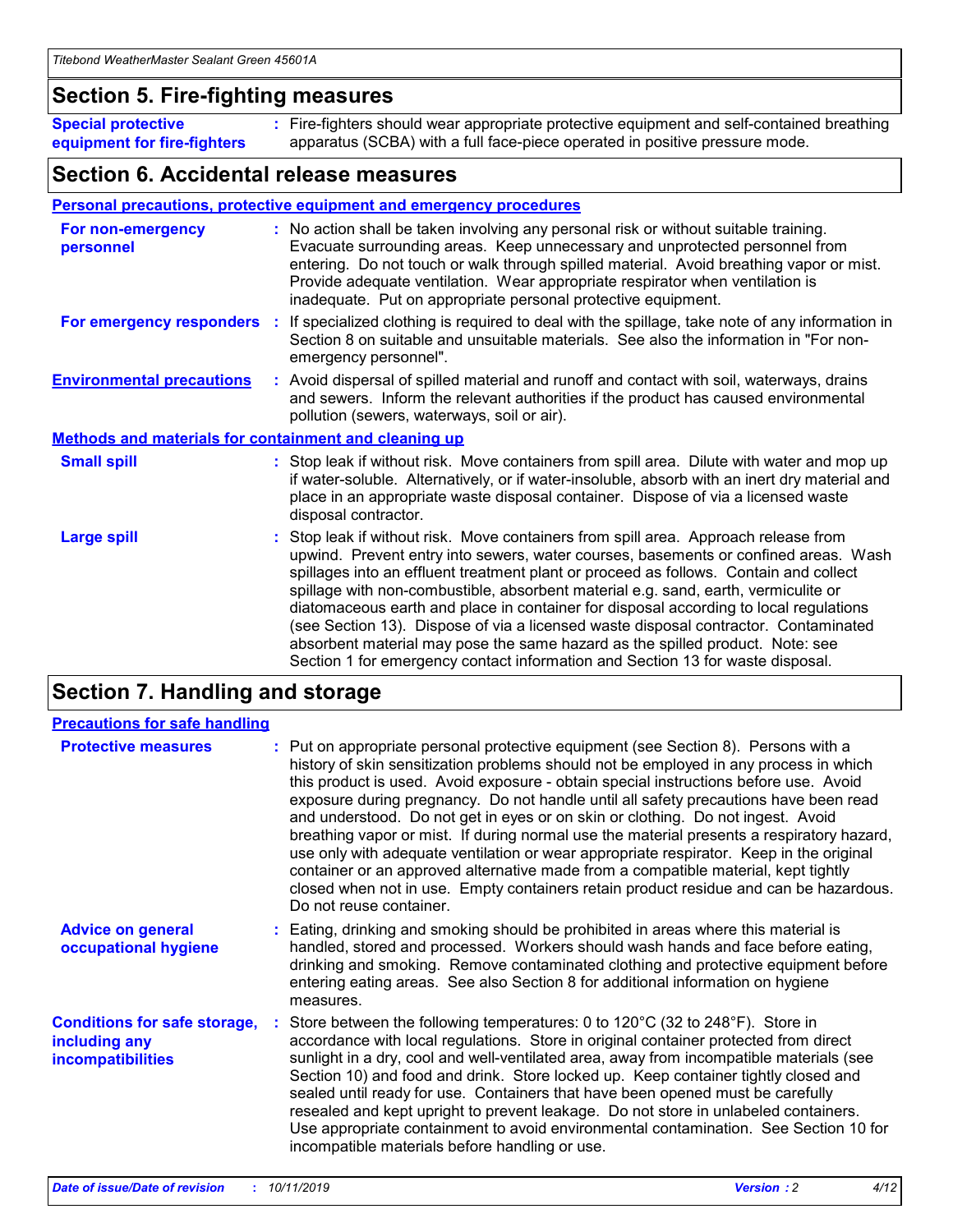# **Section 8. Exposure controls/personal protection**

## **Control parameters**

## **Occupational exposure limits**

| <b>Ingredient name</b>                               |    |                                          | <b>Exposure limits</b>                                                                                                                                                                                                                                                                                                                                                                                                                                                                                                                                                                                                 |
|------------------------------------------------------|----|------------------------------------------|------------------------------------------------------------------------------------------------------------------------------------------------------------------------------------------------------------------------------------------------------------------------------------------------------------------------------------------------------------------------------------------------------------------------------------------------------------------------------------------------------------------------------------------------------------------------------------------------------------------------|
| 3-aminopropyltriethoxysilane<br>Dibutyltin dilaurate |    |                                          | None.<br>ACGIH TLV (United States, 3/2019). Absorbed through skin.<br>Notes: as Sn<br>TWA: 0.1 mg/m <sup>3</sup> , (as Sn) 8 hours.<br>STEL: 0.2 mg/m <sup>3</sup> , (as Sn) 15 minutes.<br>NIOSH REL (United States, 10/2016). Absorbed through skin.<br>Notes: as Sn<br>TWA: 0.1 mg/m <sup>3</sup> , (as Sn) 10 hours.<br>OSHA PEL (United States, 5/2018). Notes: as Sn<br>TWA: $0.1 \text{ mg/m}^3$ , (as Sn) 8 hours.<br>OSHA PEL 1989 (United States, 3/1989). Absorbed through skin.<br>Notes: measured as Sn<br>TWA: 0.1 mg/m <sup>3</sup> , (measured as Sn) 8 hours. Form: Organic                           |
| <b>Appropriate engineering</b><br>controls           |    |                                          | : If user operations generate dust, fumes, gas, vapor or mist, use process enclosures,<br>local exhaust ventilation or other engineering controls to keep worker exposure to<br>airborne contaminants below any recommended or statutory limits.                                                                                                                                                                                                                                                                                                                                                                       |
| <b>Environmental exposure</b><br><b>controls</b>     |    |                                          | Emissions from ventilation or work process equipment should be checked to ensure<br>they comply with the requirements of environmental protection legislation. In some<br>cases, fume scrubbers, filters or engineering modifications to the process equipment<br>will be necessary to reduce emissions to acceptable levels.                                                                                                                                                                                                                                                                                          |
| <b>Individual protection measures</b>                |    |                                          |                                                                                                                                                                                                                                                                                                                                                                                                                                                                                                                                                                                                                        |
| <b>Hygiene measures</b>                              |    |                                          | : Wash hands, forearms and face thoroughly after handling chemical products, before<br>eating, smoking and using the lavatory and at the end of the working period.<br>Appropriate techniques should be used to remove potentially contaminated clothing.<br>Contaminated work clothing should not be allowed out of the workplace. Wash<br>contaminated clothing before reusing. Ensure that eyewash stations and safety<br>showers are close to the workstation location.                                                                                                                                            |
| <b>Eye/face protection</b>                           |    |                                          | : Safety eyewear complying with an approved standard should be used when a risk<br>assessment indicates this is necessary to avoid exposure to liquid splashes, mists,<br>gases or dusts. If contact is possible, the following protection should be worn, unless<br>the assessment indicates a higher degree of protection: chemical splash goggles.                                                                                                                                                                                                                                                                  |
| <b>Skin protection</b>                               |    |                                          |                                                                                                                                                                                                                                                                                                                                                                                                                                                                                                                                                                                                                        |
| <b>Hand protection</b>                               |    |                                          | : Chemical-resistant, impervious gloves complying with an approved standard should be<br>worn at all times when handling chemical products if a risk assessment indicates this is<br>necessary. Considering the parameters specified by the glove manufacturer, check<br>during use that the gloves are still retaining their protective properties. It should be<br>noted that the time to breakthrough for any glove material may be different for different<br>glove manufacturers. In the case of mixtures, consisting of several substances, the<br>protection time of the gloves cannot be accurately estimated. |
| <b>Body protection</b>                               |    | handling this product.                   | Personal protective equipment for the body should be selected based on the task being<br>performed and the risks involved and should be approved by a specialist before                                                                                                                                                                                                                                                                                                                                                                                                                                                |
| <b>Other skin protection</b>                         |    | specialist before handling this product. | : Appropriate footwear and any additional skin protection measures should be selected<br>based on the task being performed and the risks involved and should be approved by a                                                                                                                                                                                                                                                                                                                                                                                                                                          |
| <b>Respiratory protection</b>                        | ÷. | aspects of use.                          | Based on the hazard and potential for exposure, select a respirator that meets the<br>appropriate standard or certification. Respirators must be used according to a<br>respiratory protection program to ensure proper fitting, training, and other important                                                                                                                                                                                                                                                                                                                                                         |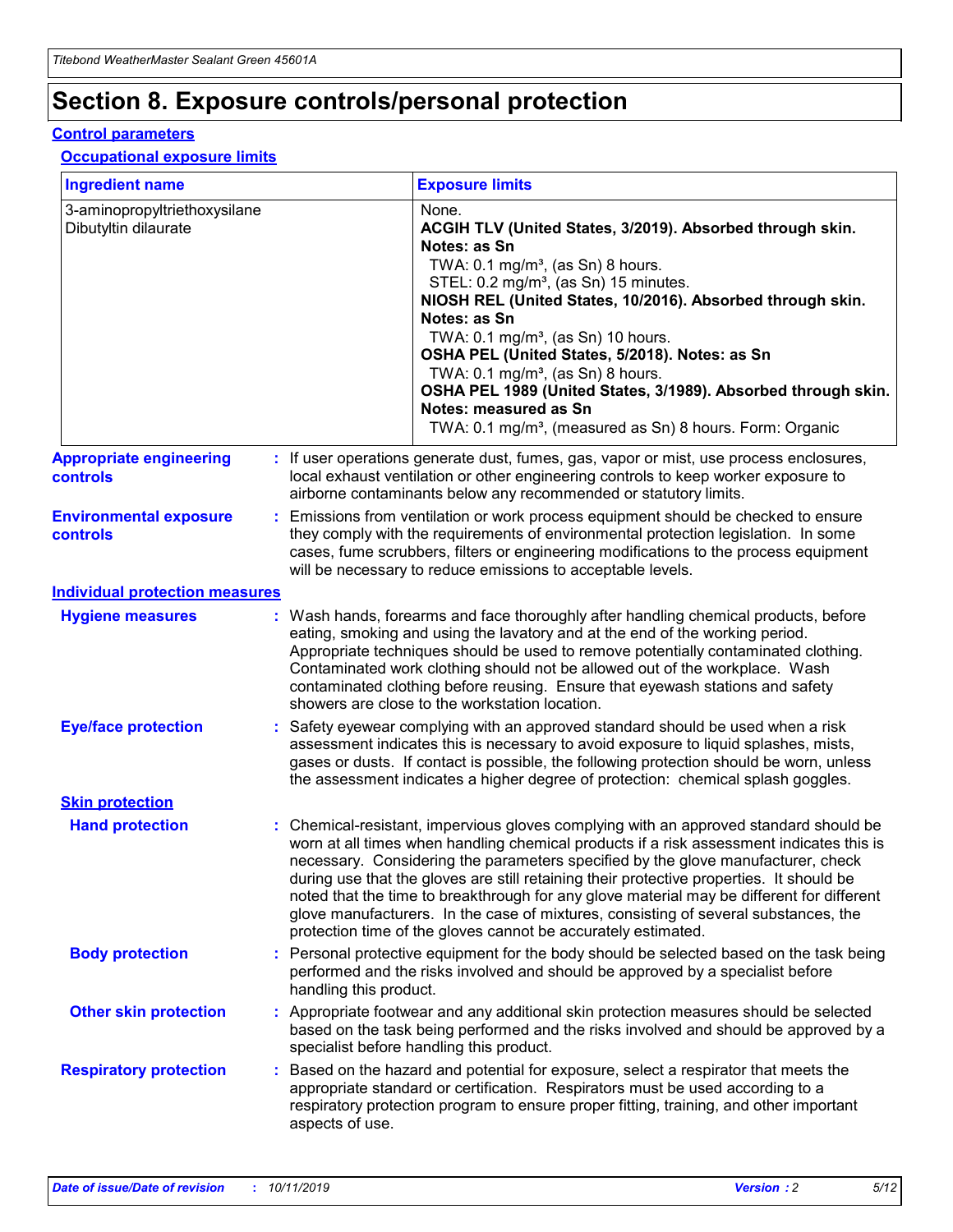# **Section 9. Physical and chemical properties**

#### **Appearance**

| <b>Physical state</b>                             | : Liquid. [Paste.]                                              |
|---------------------------------------------------|-----------------------------------------------------------------|
| Color                                             | Green.                                                          |
| Odor                                              | : None [Slight]                                                 |
| <b>Odor threshold</b>                             | : Not available.                                                |
| рH                                                | : Not applicable.                                               |
| <b>Melting point</b>                              | : Not available.                                                |
| <b>Boiling point</b>                              | : >100°C (>212°F)                                               |
| <b>Flash point</b>                                | : Closed cup: $>200^{\circ}$ C ( $>392^{\circ}$ F) [Setaflash.] |
| <b>Evaporation rate</b>                           | $:$ <1 (butyl acetate = 1)                                      |
| <b>Flammability (solid, gas)</b>                  | : Not available.                                                |
| Lower and upper explosive<br>(flammable) limits   | : Not available.                                                |
| <b>VOC (less water, less</b><br>exempt solvents)  | : 0 g/l                                                         |
| <b>Volatility</b>                                 | $: 0\%$ (w/w)                                                   |
| <b>Vapor density</b>                              | : Not available.                                                |
| <b>Relative density</b>                           | : 1.4329                                                        |
| <b>Solubility</b>                                 | Insoluble in the following materials: cold water and hot water. |
| <b>Solubility in water</b>                        | : Not available.                                                |
| <b>Partition coefficient: n-</b><br>octanol/water | $:$ Not available.                                              |
| <b>Auto-ignition temperature</b>                  | : Not available.                                                |
| <b>Decomposition temperature</b>                  | : Not available.                                                |
|                                                   |                                                                 |

# **Section 10. Stability and reactivity**

| <b>Reactivity</b>                            | : No specific test data related to reactivity available for this product or its ingredients.            |
|----------------------------------------------|---------------------------------------------------------------------------------------------------------|
| <b>Chemical stability</b>                    | : The product is stable.                                                                                |
| <b>Possibility of hazardous</b><br>reactions | : Under normal conditions of storage and use, hazardous reactions will not occur.                       |
| <b>Conditions to avoid</b>                   | : No specific data.                                                                                     |
| <b>Incompatible materials</b>                | : No specific data.                                                                                     |
| <b>Hazardous decomposition</b><br>products   | Under normal conditions of storage and use, hazardous decomposition products should<br>not be produced. |

# **Section 11. Toxicological information**

## **Information on toxicological effects**

## **Acute toxicity**

| <b>Product/ingredient name</b> | <b>Result</b>           | <b>Species</b> | <b>Dose</b>                | <b>Exposure</b> |
|--------------------------------|-------------------------|----------------|----------------------------|-----------------|
| 3-aminopropyltriethoxysilane   | <b>ILD50 Dermal</b>     | Rabbit         | 4.29 g/kg                  |                 |
| Dibutyltin dilaurate           | ILD50 Oral<br>LD50 Oral | Rat<br>Rat     | $1.57$ g/kg<br>175 $mg/kg$ |                 |
|                                |                         |                |                            |                 |

**Irritation/Corrosion**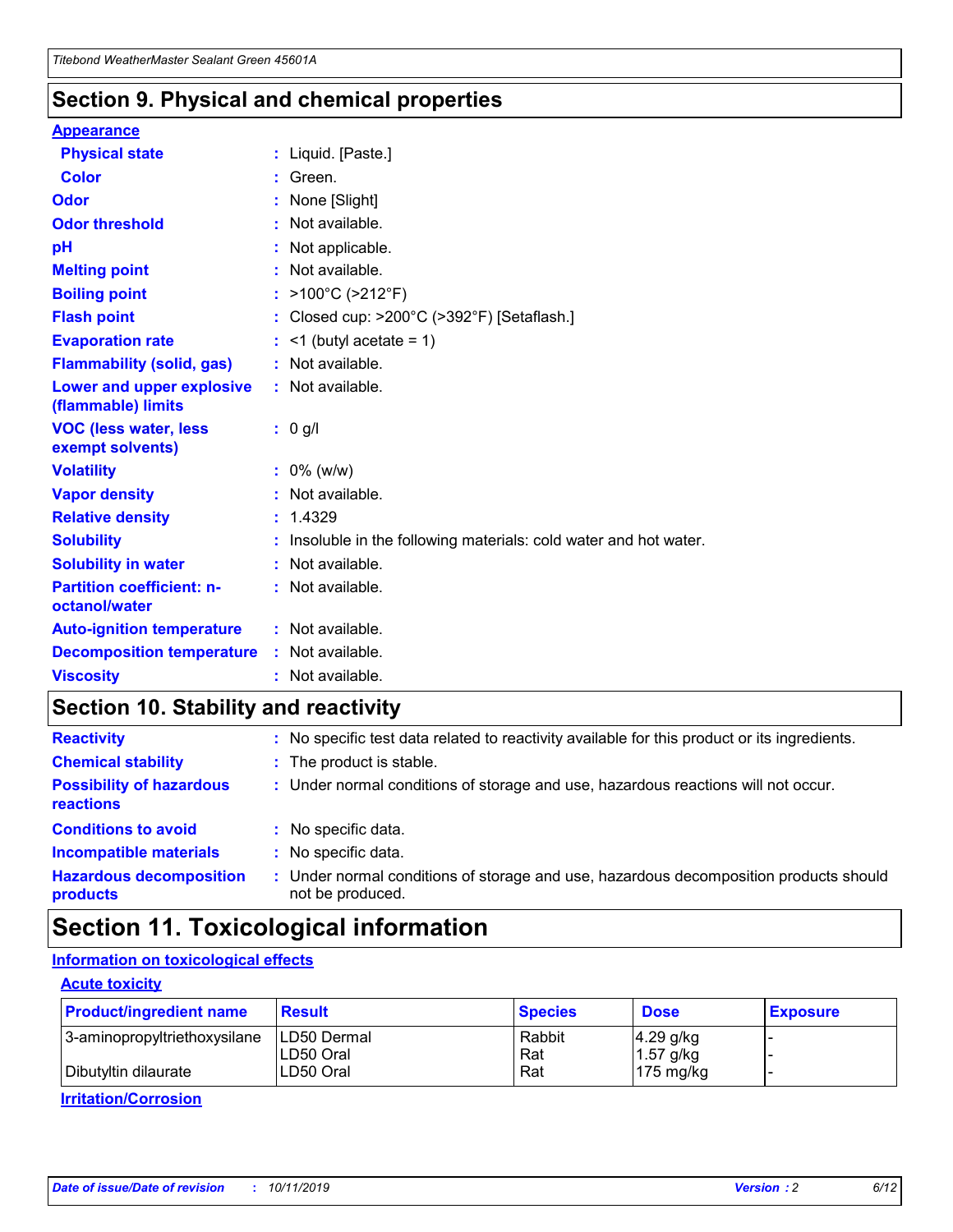# **Section 11. Toxicological information**

| <b>Product/ingredient name</b> | <b>Result</b>            | <b>Species</b> | <b>Score</b> | <b>Exposure</b>           | <b>Observation</b> |
|--------------------------------|--------------------------|----------------|--------------|---------------------------|--------------------|
| 3-aminopropyltriethoxysilane   | Eyes - Mild irritant     | Rabbit         |              | $100$ mg                  |                    |
|                                | Eyes - Severe irritant   | Rabbit         |              | 24 hours 750              |                    |
|                                |                          |                |              | ug                        |                    |
|                                | Skin - Severe irritant   | Rabbit         |              | 24 hours 5                | -                  |
| Dibutyltin dilaurate           | Eyes - Moderate irritant | Rabbit         |              | mq<br><b>24 hours 100</b> |                    |
|                                |                          |                |              | mg                        |                    |
|                                | Skin - Severe irritant   | Rabbit         |              | 500 mg                    |                    |

## **Sensitization**

Not available.

## **Mutagenicity**

Not available.

#### **Carcinogenicity**

Not available.

#### **Reproductive toxicity**

Not available.

#### **Teratogenicity**

Not available.

## **Specific target organ toxicity (single exposure)**

Not available.

#### **Specific target organ toxicity (repeated exposure)**

| <b>Name</b>                                                                  |                                                                                                                             | <b>Category</b> | <b>Route of</b><br>exposure  | <b>Target organs</b> |
|------------------------------------------------------------------------------|-----------------------------------------------------------------------------------------------------------------------------|-----------------|------------------------------|----------------------|
| Dibutyltin dilaurate                                                         |                                                                                                                             | Category 1      | $\qquad \qquad \blacksquare$ | respiratory system   |
| <b>Aspiration hazard</b><br>Not available.                                   |                                                                                                                             |                 |                              |                      |
| <b>Information on the likely</b><br>routes of exposure                       | : Not available.                                                                                                            |                 |                              |                      |
| <b>Potential acute health effects</b>                                        |                                                                                                                             |                 |                              |                      |
| <b>Eye contact</b>                                                           | : May cause eye irritation.                                                                                                 |                 |                              |                      |
| <b>Inhalation</b>                                                            | : No known significant effects or critical hazards.                                                                         |                 |                              |                      |
| <b>Skin contact</b>                                                          | : May cause skin irritation.                                                                                                |                 |                              |                      |
| <b>Ingestion</b>                                                             | : No known significant effects or critical hazards.                                                                         |                 |                              |                      |
| Symptoms related to the physical, chemical and toxicological characteristics |                                                                                                                             |                 |                              |                      |
| <b>Eye contact</b>                                                           | : Adverse symptoms may include the following:<br>irritation<br>watering<br>redness                                          |                 |                              |                      |
| <b>Inhalation</b>                                                            | : Adverse symptoms may include the following:<br>reduced fetal weight<br>increase in fetal deaths<br>skeletal malformations |                 |                              |                      |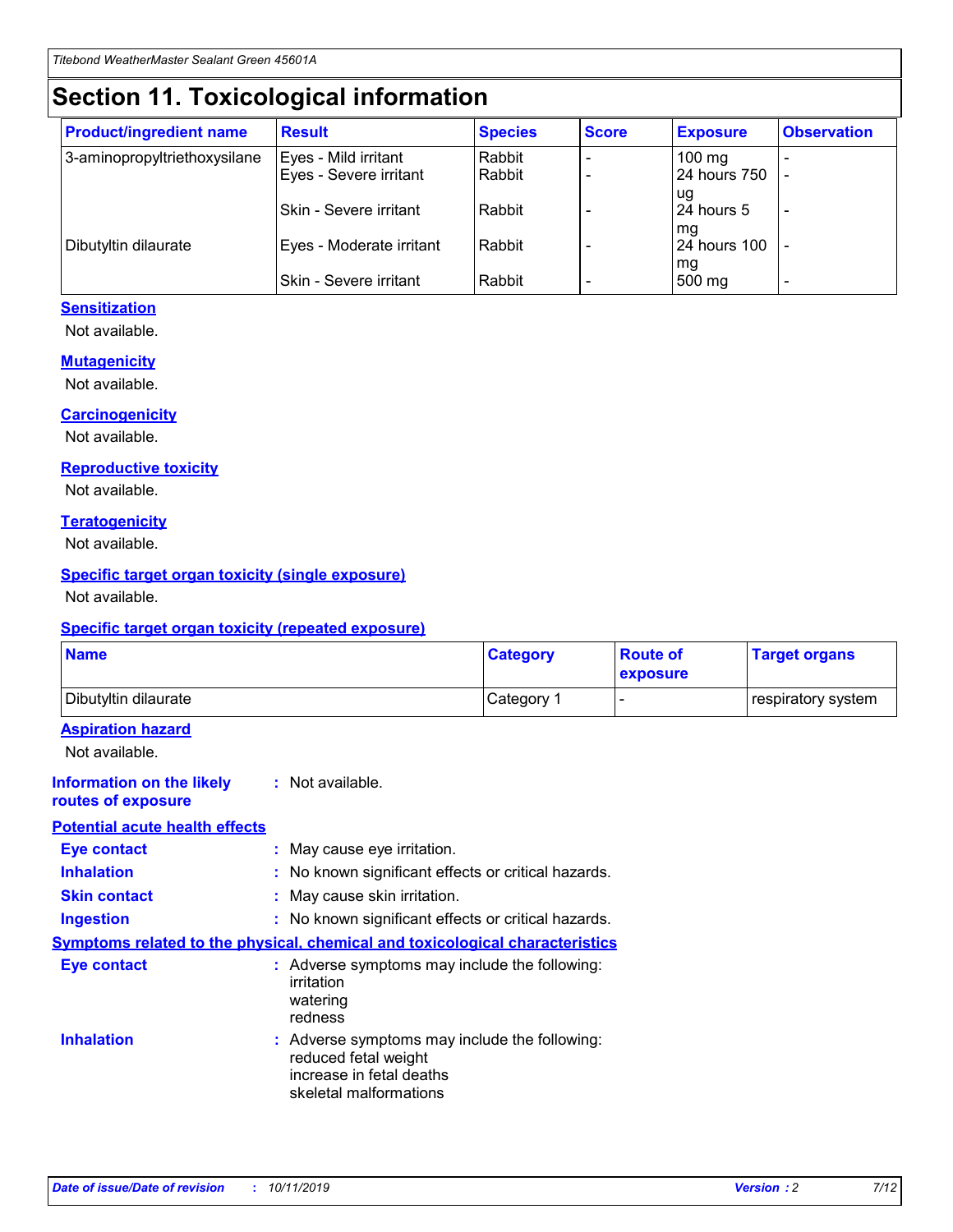# **Section 11. Toxicological information**

| <b>Skin contact</b>                     | : Adverse symptoms may include the following:<br>irritation<br>redness<br>reduced fetal weight<br>increase in fetal deaths<br>skeletal malformations |
|-----------------------------------------|------------------------------------------------------------------------------------------------------------------------------------------------------|
| <b>Ingestion</b>                        | : Adverse symptoms may include the following:<br>reduced fetal weight<br>increase in fetal deaths<br>skeletal malformations                          |
|                                         | Delayed and immediate effects and also chronic effects from short and long term exposure                                                             |
| <b>Short term exposure</b>              |                                                                                                                                                      |
| <b>Potential immediate</b><br>effects   | : Not available.                                                                                                                                     |
| <b>Potential delayed effects</b>        | : Not available.                                                                                                                                     |
| <b>Long term exposure</b>               |                                                                                                                                                      |
| <b>Potential immediate</b><br>effects   | : Not available.                                                                                                                                     |
| <b>Potential delayed effects</b>        | : Not available.                                                                                                                                     |
| <b>Potential chronic health effects</b> |                                                                                                                                                      |
| Not available.                          |                                                                                                                                                      |
| <b>General</b>                          | : Once sensitized, a severe allergic reaction may occur when subsequently exposed to<br>very low levels.                                             |
| <b>Carcinogenicity</b>                  | : No known significant effects or critical hazards.                                                                                                  |
| <b>Mutagenicity</b>                     | No known significant effects or critical hazards.                                                                                                    |
| <b>Teratogenicity</b>                   | May damage the unborn child.                                                                                                                         |
| <b>Developmental effects</b>            | : No known significant effects or critical hazards.                                                                                                  |
| <b>Fertility effects</b>                | : May damage fertility.                                                                                                                              |
| <b>Numerical measures of toxicity</b>   |                                                                                                                                                      |
| <b>Acute toxicity estimates</b>         |                                                                                                                                                      |
| .                                       |                                                                                                                                                      |

Not available.

# **Section 12. Ecological information**

## **Toxicity**

| <b>Product/ingredient name</b> | <b>Result</b>                     | <b>Species</b>                            | <b>Exposure</b> |
|--------------------------------|-----------------------------------|-------------------------------------------|-----------------|
| Dibutyltin dilaurate           | Chronic EC10 > 2 mg/l Fresh water | Algae - Scenedesmus<br><b>Subspicatus</b> | l 96 hours      |

## **Persistence and degradability**

| <b>Product/ingredient name</b> | Test                                                                           | <b>Result</b>  |                   | <b>Dose</b> | <b>Inoculum</b>         |
|--------------------------------|--------------------------------------------------------------------------------|----------------|-------------------|-------------|-------------------------|
| Dibutyltin dilaurate           | OECD 301F<br>Ready<br>Biodegradability -<br>Manometric<br>Respirometry<br>Test | 23 % - 28 days |                   |             |                         |
| <b>Product/ingredient name</b> | <b>Aquatic half-life</b>                                                       |                | <b>Photolysis</b> |             | <b>Biodegradability</b> |
| Dibutyltin dilaurate           |                                                                                |                |                   |             | Inherent                |

## **Bioaccumulative potential**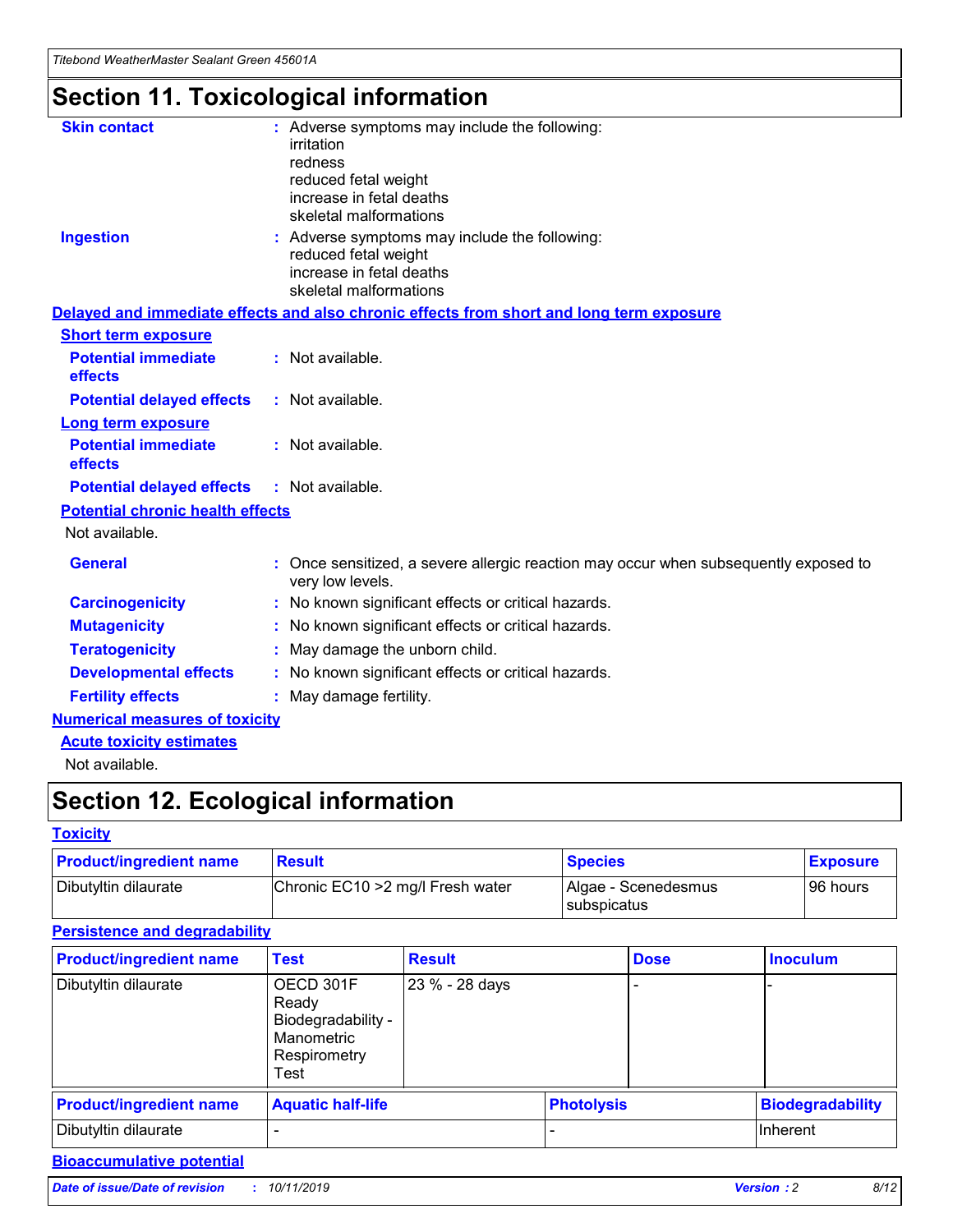# **Section 12. Ecological information**

| <b>Product/ingredient name</b> | $LoaPow$ | <b>BCF</b> | <b>Potential</b> |
|--------------------------------|----------|------------|------------------|
| 3-aminopropyltriethoxysilane   | 1.7      | 3.4        | low              |
| Dibutyltin dilaurate           | 4.44     | 2.91       | low              |

## **Mobility in soil**

| <i></i>                                                       |                                                     |
|---------------------------------------------------------------|-----------------------------------------------------|
| <b>Soil/water partition</b><br>coefficient (K <sub>oc</sub> ) | : Not available.                                    |
| <b>Other adverse effects</b>                                  | : No known significant effects or critical hazards. |

# **Section 13. Disposal considerations**

**Disposal methods :**

The generation of waste should be avoided or minimized wherever possible. Disposal of this product, solutions and any by-products should at all times comply with the requirements of environmental protection and waste disposal legislation and any regional local authority requirements. Dispose of surplus and non-recyclable products via a licensed waste disposal contractor. Waste should not be disposed of untreated to the sewer unless fully compliant with the requirements of all authorities with jurisdiction. Waste packaging should be recycled. Incineration or landfill should only be considered when recycling is not feasible. This material and its container must be disposed of in a safe way. Care should be taken when handling emptied containers that have not been cleaned or rinsed out. Empty containers or liners may retain some product residues. Avoid dispersal of spilled material and runoff and contact with soil, waterways, drains and sewers.

# **Section 14. Transport information**

|                                      | <b>DOT</b><br><b>Classification</b> | <b>TDG</b><br><b>Classification</b> | <b>Mexico</b><br><b>Classification</b> | <b>ADR/RID</b>           | <b>IMDG</b>     | <b>IATA</b>              |
|--------------------------------------|-------------------------------------|-------------------------------------|----------------------------------------|--------------------------|-----------------|--------------------------|
| <b>UN number</b>                     | Not regulated.                      | Not regulated.                      | Not regulated.                         | Not regulated.           | Not regulated.  | Not regulated.           |
| <b>UN proper</b><br>shipping name    | $\qquad \qquad \blacksquare$        |                                     |                                        |                          |                 |                          |
| <b>Transport</b><br>hazard class(es) | $\overline{\phantom{0}}$            | $\qquad \qquad$                     | $\qquad \qquad$                        | $\overline{\phantom{a}}$ | $\qquad \qquad$ | $\overline{\phantom{0}}$ |
| <b>Packing group</b>                 | $\overline{\phantom{a}}$            | -                                   |                                        |                          |                 |                          |
| <b>Environmental</b><br>hazards      | No.                                 | No.                                 | No.                                    | No.                      | No.             | No.                      |

# **Section 15. Regulatory information**

## **U.S. Federal regulations**

## **SARA 302/304**

## **Composition/information on ingredients**

No products were found.

**SARA 304 RQ :** Not applicable.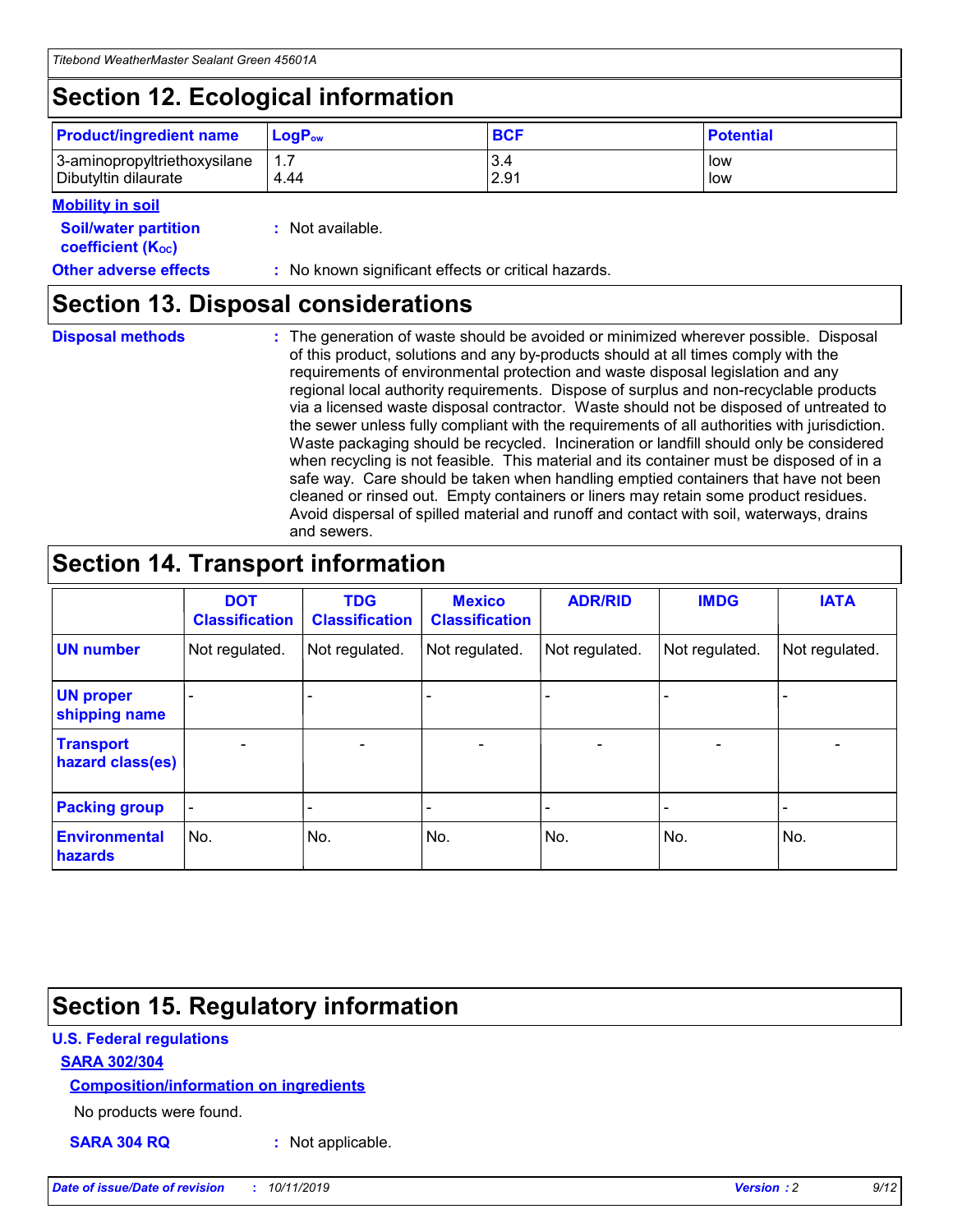# **Section 15. Regulatory information**

## **SARA 311/312**

**Classification :** EYE IRRITATION - Category 2B SKIN SENSITIZATION - Category 1 TOXIC TO REPRODUCTION (Fertility) - Category 1B TOXIC TO REPRODUCTION (Unborn child) - Category 1B

## **Composition/information on ingredients**

| <b>Name</b>                              | $\frac{9}{6}$ | <b>Classification</b>                                                                                            |
|------------------------------------------|---------------|------------------------------------------------------------------------------------------------------------------|
| $\leq$ 3<br>3-aminopropyltriethoxysilane |               | <b>FLAMMABLE LIQUIDS - Category 4</b><br><b>ACUTE TOXICITY (oral) - Category 4</b>                               |
|                                          |               | SKIN IRRITATION - Category 2<br>EYE IRRITATION - Category 2A                                                     |
| Dibutyltin dilaurate                     | ≤0.3          | ACUTE TOXICITY (oral) - Category 3<br>SKIN CORROSION - Category 1C                                               |
|                                          |               | SERIOUS EYE DAMAGE - Category 1<br>SKIN SENSITIZATION - Category 1<br><b>GERM CELL MUTAGENICITY - Category 2</b> |
|                                          |               | TOXIC TO REPRODUCTION (Fertility) - Category 1B<br>TOXIC TO REPRODUCTION (Unborn child) - Category 1B            |
|                                          |               | SPECIFIC TARGET ORGAN TOXICITY (REPEATED<br>EXPOSURE) (respiratory system) - Category 1                          |

## **State regulations**

| <b>Massachusetts</b> | : None of the components are listed. |
|----------------------|--------------------------------------|
| <b>New York</b>      | : None of the components are listed. |
| <b>New Jersey</b>    | : None of the components are listed. |
| <b>Pennsylvania</b>  | : None of the components are listed. |

## **California Prop. 65**

**A** WARNING: This product can expose you to methanol, which is known to the State of California to cause birth defects or other reproductive harm. For more information go to www.P65Warnings.ca.gov.

| <b>Ingredient name</b> | No significant risk Maximum<br>level | acceptable dosage<br>level |
|------------------------|--------------------------------------|----------------------------|
| methanol               |                                      | Yes.                       |

## **International regulations**

**Chemical Weapon Convention List Schedules I, II & III Chemicals** Not listed.

## **Montreal Protocol**

Not listed.

## **Stockholm Convention on Persistent Organic Pollutants**

Not listed.

## **UNECE Aarhus Protocol on POPs and Heavy Metals**

Not listed.

## **Inventory list**

# **China :** All components are listed or exempted.

#### **United States TSCA 8(b) inventory :** All components are active or exempted.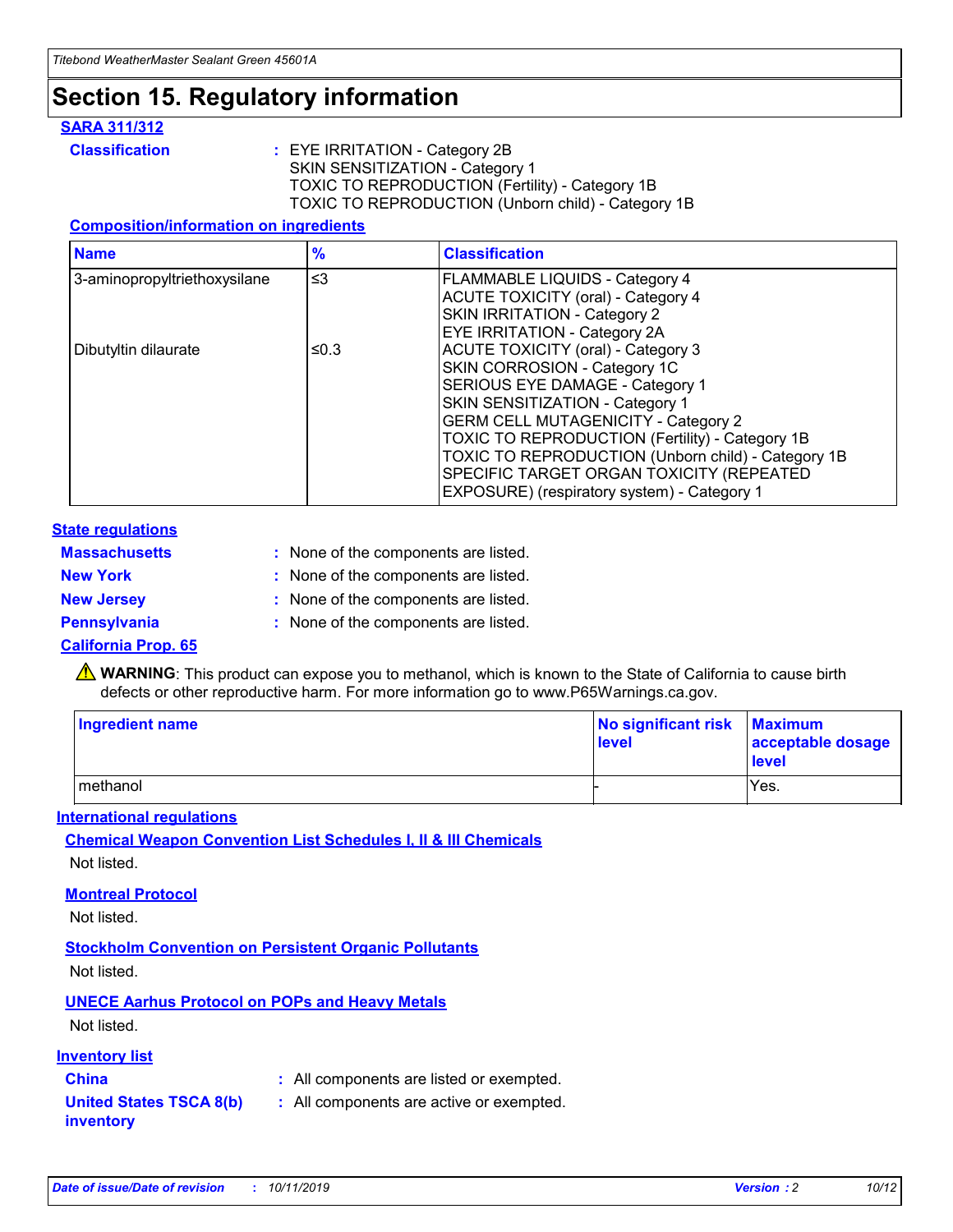# **Section 16. Other information**

**Hazardous Material Information System (U.S.A.)**



**Caution: HMIS® ratings are based on a 0-4 rating scale, with 0 representing minimal hazards or risks, and 4 representing significant hazards or risks. Although HMIS® ratings and the associated label are not required on SDSs or products leaving a facility under 29 CFR 1910.1200, the preparer may choose to provide them. HMIS® ratings are to be used with a fully implemented HMIS® program. HMIS® is a registered trademark and service mark of the American Coatings Association, Inc.**

**The customer is responsible for determining the PPE code for this material. For more information on HMIS® Personal Protective Equipment (PPE) codes, consult the HMIS® Implementation Manual.**

## **National Fire Protection Association (U.S.A.)**



**Reprinted with permission from NFPA 704-2001, Identification of the Hazards of Materials for Emergency Response Copyright ©1997, National Fire Protection Association, Quincy, MA 02269. This reprinted material is not the complete and official position of the National Fire Protection Association, on the referenced subject which is represented only by the standard in its entirety.**

**Copyright ©2001, National Fire Protection Association, Quincy, MA 02269. This warning system is intended to be interpreted and applied only by properly trained individuals to identify fire, health and reactivity hazards of chemicals. The user is referred to certain limited number of chemicals with recommended classifications in NFPA 49 and NFPA 325, which would be used as a guideline only. Whether the chemicals are classified by NFPA or not, anyone using the 704 systems to classify chemicals does so at their own risk.**

#### **Procedure used to derive the classification**

| <b>Classification</b>                                                                                                                                                                  |                                                                                                                                                                                                                                                                   | <b>Justification</b>                                                                                                                                                                                                                                                                                       |  |
|----------------------------------------------------------------------------------------------------------------------------------------------------------------------------------------|-------------------------------------------------------------------------------------------------------------------------------------------------------------------------------------------------------------------------------------------------------------------|------------------------------------------------------------------------------------------------------------------------------------------------------------------------------------------------------------------------------------------------------------------------------------------------------------|--|
| <b>EYE IRRITATION - Category 2B</b><br>SKIN SENSITIZATION - Category 1<br><b>TOXIC TO REPRODUCTION (Fertility) - Category 1B</b><br>TOXIC TO REPRODUCTION (Unborn child) - Category 1B |                                                                                                                                                                                                                                                                   | Expert judgment<br>Expert judgment<br>Expert judgment<br>Expert judgment                                                                                                                                                                                                                                   |  |
| <b>History</b>                                                                                                                                                                         |                                                                                                                                                                                                                                                                   |                                                                                                                                                                                                                                                                                                            |  |
| Date of printing                                                                                                                                                                       | : 4/22/2022                                                                                                                                                                                                                                                       |                                                                                                                                                                                                                                                                                                            |  |
| Date of issue/Date of<br>revision                                                                                                                                                      | : 10/11/2019                                                                                                                                                                                                                                                      |                                                                                                                                                                                                                                                                                                            |  |
| Date of previous issue                                                                                                                                                                 | : 10/16/2020                                                                                                                                                                                                                                                      |                                                                                                                                                                                                                                                                                                            |  |
| <b>Version</b>                                                                                                                                                                         | $\therefore$ 2                                                                                                                                                                                                                                                    |                                                                                                                                                                                                                                                                                                            |  |
| <b>Key to abbreviations</b>                                                                                                                                                            | $\therefore$ ATE = Acute Toxicity Estimate<br><b>BCF</b> = Bioconcentration Factor<br>IATA = International Air Transport Association<br><b>IBC</b> = Intermediate Bulk Container<br><b>IMDG = International Maritime Dangerous Goods</b><br>$UN = United Nations$ | GHS = Globally Harmonized System of Classification and Labelling of Chemicals<br>LogPow = logarithm of the octanol/water partition coefficient<br>MARPOL = International Convention for the Prevention of Pollution From Ships, 1973<br>as modified by the Protocol of 1978. ("Marpol" = marine pollution) |  |